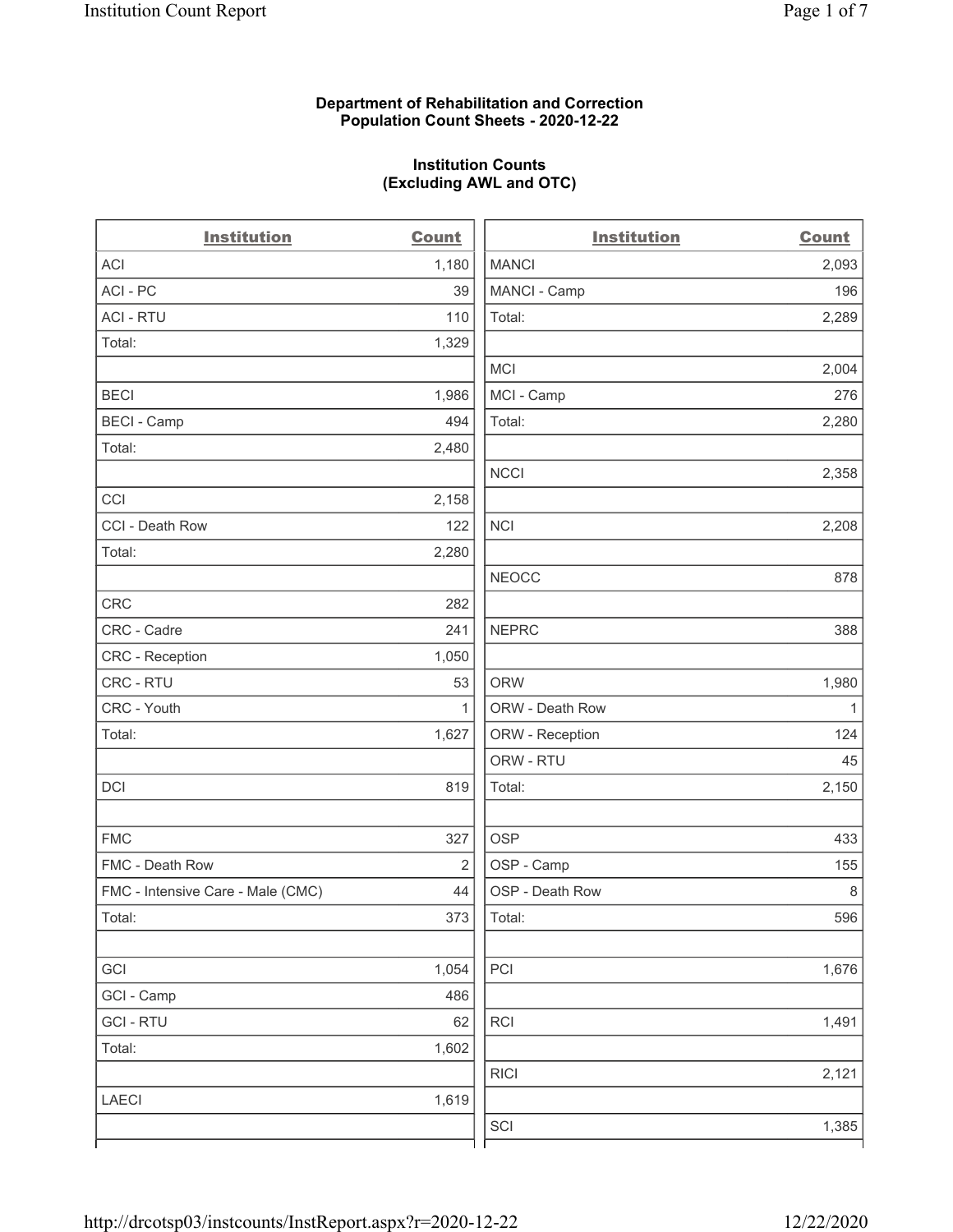|                          |       |                  | <b>Total Population:</b> | 43,886         |
|--------------------------|-------|------------------|--------------------------|----------------|
|                          |       |                  |                          |                |
|                          |       | Total:           |                          | 1,131          |
|                          |       | <b>WCI-RTU</b>   |                          | 31             |
| Total:                   | 2,110 | <b>WCI</b>       |                          | 1,100          |
| MACI - Minimum           | 1,145 |                  |                          |                |
| <b>MACI</b>              | 965   | Total:           |                          | 799            |
|                          |       | <b>TOCI - PC</b> |                          | 123            |
| Total:                   | 1,254 | <b>TOCI</b>      |                          | 676            |
| <b>LORCI - Reception</b> | 453   |                  |                          |                |
| LORCI - Cadre            | 183   | Total:           |                          | 1,225          |
| <b>LORCI</b>             | 618   | TCI - Camp       |                          | 294            |
|                          |       | <b>TCI</b>       |                          | 931            |
| LOCI                     | 1,946 |                  |                          |                |
|                          |       | Total:           |                          | 1,189          |
| Total:                   | 2,283 | SOCF - RTU       |                          | $\overline{2}$ |
| LECI - Camp              | 162   | <b>SOCF</b>      |                          | 1,187          |
| LECI                     | 2,121 |                  |                          |                |

\* The Total Population includes 30 Offenders with Reason Codes 30 & 31. \*\* The Total Population includes 35 Offenders with Reason Code 0A.

# Male Population by Security Level (Include AWL and Exclude OTC)

| <b>Security Level</b>  |                   | <b>Body</b> | <b>AWL</b>     | $(-OTC)$ | <b>Total</b> |
|------------------------|-------------------|-------------|----------------|----------|--------------|
| <b>Total Level E</b>   |                   | 922         | $\overline{4}$ | 4        | 922          |
| Total Level 4          |                   | 1,355       | 6              | 6        | 1,355        |
| Total Level 3          |                   | 9,480       | 73             | 71       | 9,482        |
| Total Level 2          |                   | 14,934      | 91             | 79       | 14,946       |
| Total Level 1          |                   | 13,621      | 86             | 58       | 13,649       |
| <b>Total Death Row</b> |                   | 137         | 0              | $\Omega$ | 137          |
|                        | <b>Total Male</b> | 40,449      | 260            | 218      | 40,491       |

#### Female Population by Institution (Include AWL and Exclude OTC)

| <b>Institution</b> | <b>Body</b> | <b>AWL</b> | $(-OTC)$ | <b>Total</b> |
|--------------------|-------------|------------|----------|--------------|
| <b>DCI</b>         | 818         | 6          | 6        | 818          |
| <b>FMC</b>         | 8           |            |          |              |
| <b>NEPRC</b>       | 388         |            | ◠        | 389          |
| <b>ORW</b>         | 1,980       | 16         | 5        | 1,991        |
| ORW - Death Row    |             |            |          |              |
|                    |             |            |          |              |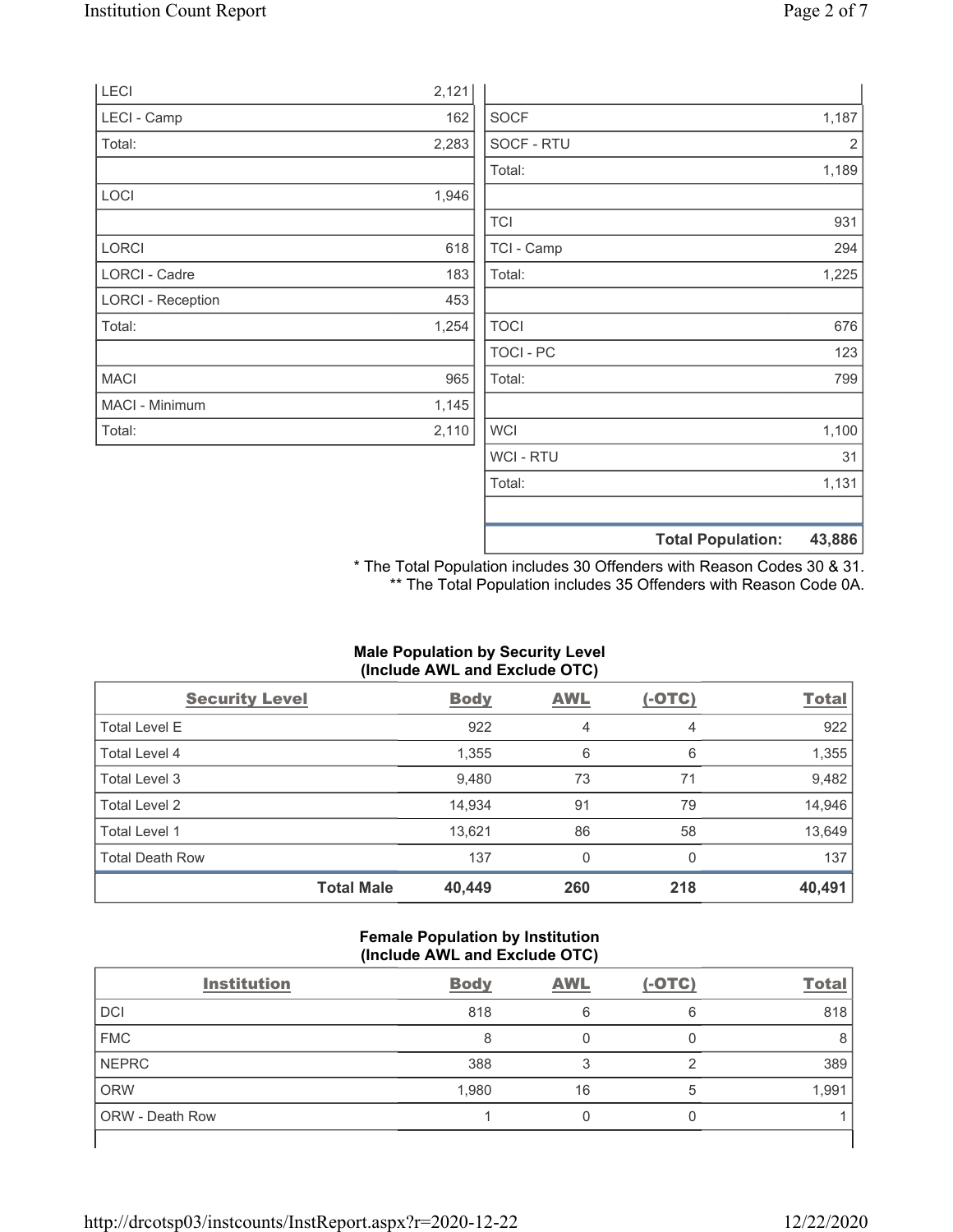| <b>ORW</b> - Reception |                          | 124    |     |     | 124    |
|------------------------|--------------------------|--------|-----|-----|--------|
| ORW - RTU              |                          | 45     |     |     | 45     |
|                        | <b>Total Female</b>      | 3,364  | 25  | 13  | 3,376  |
|                        |                          |        |     |     |        |
|                        | <b>Total Population:</b> | 43,813 | 285 | 231 | 43,867 |

# Male Population by Institution: Security Level 5 and E (Include AWL and Exclude OTC)

| <b>Institution</b>   |                      | <b>Body</b>    | <b>AWL</b>              | $(-OTC)$                | <b>Total</b>   |
|----------------------|----------------------|----------------|-------------------------|-------------------------|----------------|
| CCI                  |                      | $\mathbf 0$    | 1                       | 1                       | $\mathbf 0$    |
| CRC - RTU            |                      | $\,$ 6 $\,$    | $\mathsf{O}\xspace$     | $\mathsf 0$             | $\,6\,$        |
| <b>FMC</b>           |                      | $\overline{2}$ | $\mathsf{O}\xspace$     | $\mathsf 0$             | $\sqrt{2}$     |
| <b>LAECI</b>         |                      | $\overline{4}$ | $\boldsymbol{0}$        | $\mathsf{O}\xspace$     | $\overline{4}$ |
| LECI                 |                      | 13             | $\mathsf{O}\xspace$     | $\mathsf 0$             | 13             |
| <b>LORCI</b>         |                      | $\overline{4}$ | $\mathsf{O}\xspace$     | $\mathsf 0$             | $\sqrt{4}$     |
| <b>LORCI - Cadre</b> |                      | $\mathbf{1}$   | $\mathsf{O}\xspace$     | $\mathsf{O}\xspace$     | $\mathbf{1}$   |
| <b>MACI</b>          |                      | 19             | $\mathsf{O}\xspace$     | $\mathsf 0$             | 19             |
| <b>MANCI</b>         |                      | 21             | $\boldsymbol{0}$        | $\mathsf{O}\xspace$     | 21             |
| <b>NCCI</b>          |                      | $\mathbf{1}$   | $\mathsf{O}\xspace$     | $\mathsf{O}\xspace$     | $\mathbf{1}$   |
| <b>NEOCC</b>         |                      | 10             | $\mathsf{O}\xspace$     | $\mathsf 0$             | 10             |
| <b>OSP</b>           |                      | 179            | $\mathbf{1}$            | $\mathbf{1}$            | 179            |
| <b>RCI</b>           |                      | 14             | $\boldsymbol{0}$        | $\mathsf 0$             | 14             |
| <b>RICI</b>          |                      | 1              | $\boldsymbol{0}$        | $\mathsf 0$             | $\mathbf{1}$   |
| <b>SOCF</b>          |                      | 515            | $\sqrt{2}$              | $\sqrt{2}$              | 515            |
| <b>TCI</b>           |                      | $\overline{7}$ | $\boldsymbol{0}$        | $\mathsf{O}\xspace$     | $\overline{7}$ |
| <b>TOCI</b>          |                      | 107            | $\boldsymbol{0}$        | $\mathsf{O}\xspace$     | 107            |
| TOCI - PC            |                      | $\mathbf{1}$   | $\boldsymbol{0}$        | $\mathsf{O}\xspace$     | $\mathbf{1}$   |
| <b>WCI</b>           |                      | 12             | $\mathbf 0$             | $\mathsf{O}\xspace$     | 12             |
| WCI - RTU            |                      | $\,$ 5 $\,$    | $\mathsf{O}\xspace$     | $\mathsf{O}\xspace$     | $\sqrt{5}$     |
|                      | <b>Total Level 5</b> | 922            | $\overline{\mathbf{4}}$ | $\overline{\mathbf{4}}$ | 922            |

# Male Population by Institution: Security Level 4 (Include AWL and Exclude OTC)

| <b>Institution</b>                | <b>Body</b> | <b>AWL</b> | $(-OTC)$ | Total |
|-----------------------------------|-------------|------------|----------|-------|
| <b>ACI</b>                        |             |            |          |       |
| <b>CRC</b> - Reception            |             |            |          |       |
| <b>CRC - RTU</b>                  | 11          |            |          |       |
| FMC - Intensive Care - Male (CMC) |             |            |          |       |
| LOCI                              |             |            |          |       |
|                                   |             |            |          |       |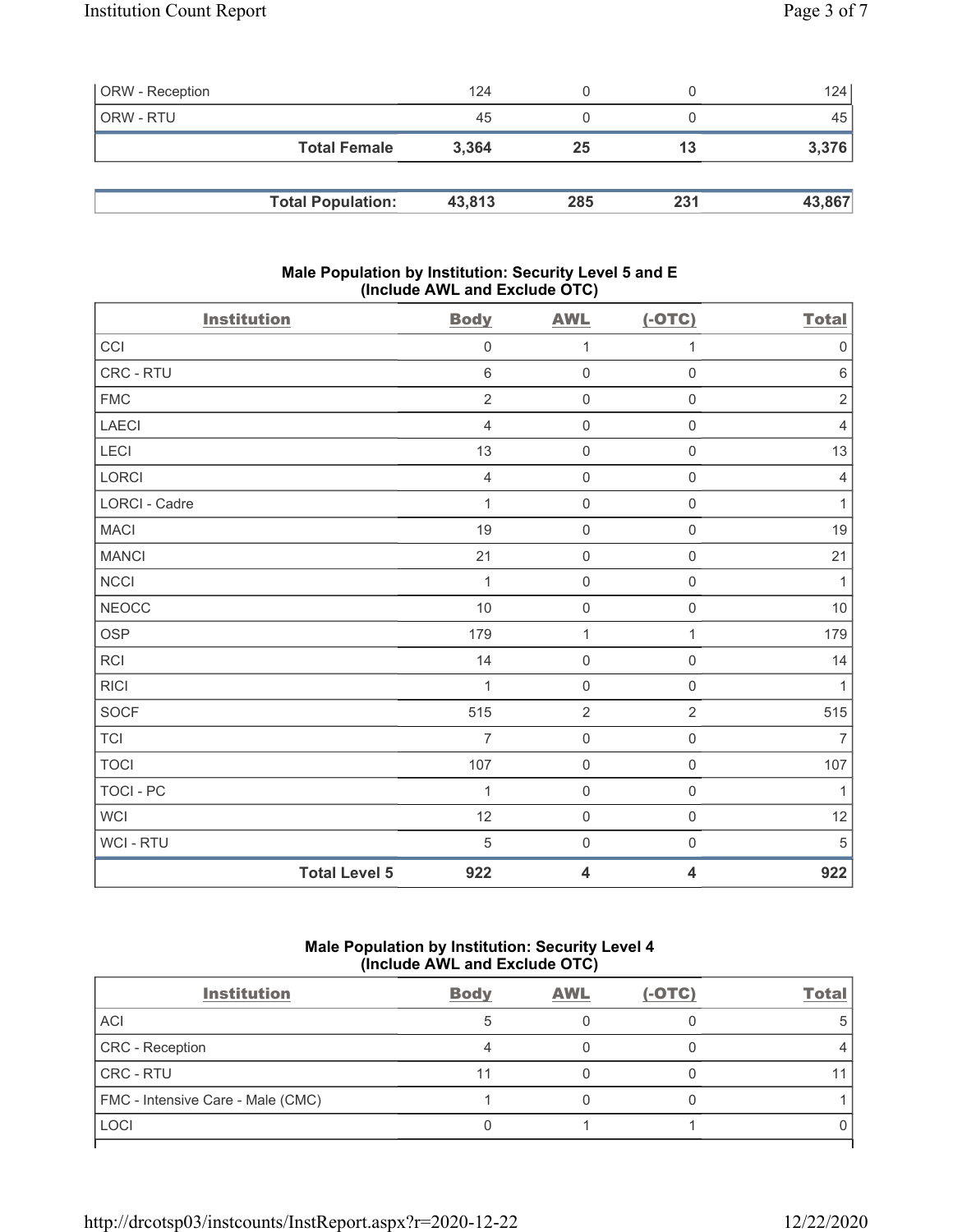| LORCI                    | 17                            | 2 | 2 | 17            |
|--------------------------|-------------------------------|---|---|---------------|
| <b>LORCI - Reception</b> | 3                             | 0 |   | 3             |
| <b>MACI</b>              | 16                            | 0 |   | 16            |
| <b>OSP</b>               | 208                           | 0 |   | 208           |
| <b>SOCF</b>              | 560                           | 3 | 3 | 560           |
| SOCF - RTU               | 2                             | 0 |   | $\mathcal{P}$ |
| <b>TOCI</b>              | 515                           | 0 |   | 515           |
| TOCI - PC                | 10                            | 0 |   | 10            |
| <b>WCI-RTU</b>           | 3                             | O |   | 3             |
|                          | <b>Total Level 4</b><br>1,355 | 6 | 6 | 1,355         |

# Male Population by Institution: Security Level 3 (Include AWL and Exclude OTC)

| <b>Institution</b>                | <b>Body</b>    | <b>AWL</b>          | $(-OTC)$            | <b>Total</b>   |
|-----------------------------------|----------------|---------------------|---------------------|----------------|
| <b>ACI</b>                        | 19             | $\mathbf 0$         | $\mathsf{O}\xspace$ | 19             |
| ACI-PC                            | $\overline{7}$ | $\mathbf 0$         | $\mathsf{O}\xspace$ | $\overline{7}$ |
| <b>ACI - RTU</b>                  | $\mathbf{1}$   | $\mathbf 0$         | $\mathsf 0$         | $\mathbf{1}$   |
| <b>BECI</b>                       | 8              | $\mathbf{1}$        | $\mathbf{1}$        | $\,8\,$        |
| CCI                               | 39             | $\mathbf 0$         | $\mathsf{O}\xspace$ | 39             |
| CRC                               | 193            | $\sqrt{3}$          | $\sqrt{3}$          | 193            |
| CRC - Cadre                       | 8              | $\mathbf 0$         | $\mathsf 0$         | $\,8\,$        |
| <b>CRC</b> - Reception            | 640            | 10                  | 10                  | 640            |
| CRC - RTU                         | 36             | $\mathbf 0$         | $\mathsf{O}\xspace$ | 36             |
| <b>FMC</b>                        | 3              | $\mathbf 0$         | $\mathsf 0$         | $\sqrt{3}$     |
| FMC - Intensive Care - Male (CMC) | $\mathbf{1}$   | $\mathbf 0$         | $\mathsf 0$         | $\mathbf{1}$   |
| GCI                               | $\overline{2}$ | $\mathbf 0$         | $\mathsf 0$         | $\overline{2}$ |
| <b>LAECI</b>                      | 25             | $\mathbf 1$         | $\mathbf{1}$        | 25             |
| LECI                              | 1,313          | $\mathbf{1}$        | $\mathbf{1}$        | 1,313          |
| LOCI                              | 12             | $\mathsf{O}\xspace$ | $\mathsf{O}\xspace$ | 12             |
| <b>LORCI</b>                      | 267            | 29                  | 29                  | 267            |
| LORCI - Cadre                     | 49             | $\mathbf 0$         | $\mathsf 0$         | 49             |
| <b>LORCI - Reception</b>          | 86             | $\mathbf 0$         | $\mathsf{O}\xspace$ | 86             |
| <b>MACI</b>                       | 805            | $\overline{5}$      | $\sqrt{5}$          | 805            |
| <b>MANCI</b>                      | 1,705          | 11                  | 11                  | 1,705          |
| MCI                               | 32             | $\mathbf 0$         | $\mathsf 0$         | 32             |
| <b>NCCI</b>                       | 29             | $\mathbf 0$         | $\mathsf{O}\xspace$ | 29             |
| <b>NCI</b>                        | 21             | $\mathbf 0$         | $\mathsf{O}\xspace$ | 21             |
| <b>NEOCC</b>                      | 719            | $\mathbf 1$         | $\mathbf{1}$        | 719            |
| OSP                               | 8              | $\mathbf 0$         | $\mathsf{O}\xspace$ | $\,8\,$        |
| PCI                               | 38             | $\mathbf{1}$        | $\mathsf 0$         | 39             |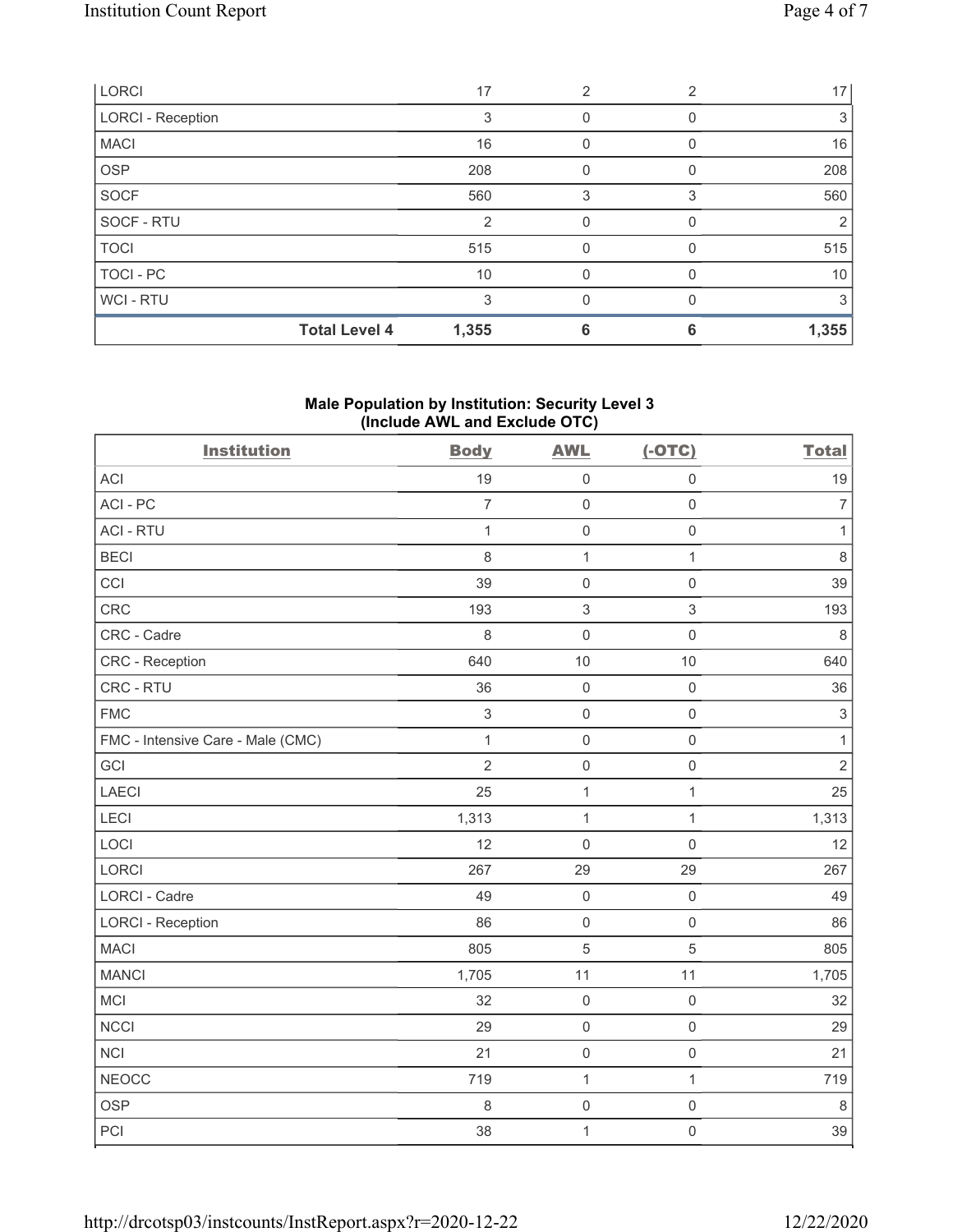|             | <b>Total Level 3</b> | 9,480 | 73          | 71       | 9,482 |
|-------------|----------------------|-------|-------------|----------|-------|
| WCI - RTU   |                      | 19    | 0           |          | 19    |
| <b>WCI</b>  |                      | 944   | 3           | 3        | 944   |
| TOCI - PC   |                      | 61    | 0           |          | 61    |
| <b>TOCI</b> |                      | 44    | 0           | $\Omega$ | 44    |
| TCI - Camp  |                      |       | $\mathbf 0$ | 0        |       |
| <b>TCI</b>  |                      | 789   | 0           |          | 789   |
| SOCF        |                      | 108   | $\mathbf 0$ | 0        | 108   |
| SCI         |                      | 62    | 0           |          | 62    |
| <b>RICI</b> |                      | 18    | 0           | 0        | 18    |
| <b>RCI</b>  |                      | 1,368 | 7           | 6        | 1,369 |

# Male Population by Institution: Security Level 2 (Include AWL and Exclude OTC)

| <b>Institution</b>                | <b>Body</b>    | <b>AWL</b>          | $(-OTC)$            | <b>Total</b>   |
|-----------------------------------|----------------|---------------------|---------------------|----------------|
| <b>ACI</b>                        | 647            | $\mathbf{1}$        | 1                   | 647            |
| ACI-PC                            | 22             | $\mathbf 0$         | $\mathsf 0$         | 22             |
| <b>ACI - RTU</b>                  | 85             | $\mathbf 0$         | $\mathsf{O}\xspace$ | 85             |
| <b>BECI</b>                       | 1,261          | $\mathbf 5$         | $\sqrt{5}$          | 1,261          |
| CCI                               | 1,626          | $\mathbf 5$         | $\overline{4}$      | 1,627          |
| <b>CRC</b>                        | 23             | $\mathsf{O}\xspace$ | $\mathsf 0$         | 23             |
| CRC - Cadre                       | 223            | $\mathbf 0$         | $\mathbf 0$         | 223            |
| CRC - Reception                   | 206            | $\boldsymbol{9}$    | $\boldsymbol{9}$    | 206            |
| CRC - Youth                       | $\mathbf{1}$   | $\mathsf{O}\xspace$ | $\mathsf 0$         | $\mathbf{1}$   |
| <b>DCI</b>                        | $\mathbf{1}$   | $\mathbf 0$         | $\mathsf{O}\xspace$ | $\mathbf{1}$   |
| <b>FMC</b>                        | 12             | $\mathbf 1$         | $\mathsf 0$         | 13             |
| FMC - Intensive Care - Male (CMC) | 13             | $\mathsf{O}\xspace$ | $\mathsf 0$         | 13             |
| GCI                               | 469            | $\sqrt{2}$          | $\sqrt{2}$          | 469            |
| GCI - Camp                        | $\overline{2}$ | $\mathbf 0$         | $\mathbf 0$         | $\overline{2}$ |
| <b>GCI-RTU</b>                    | 53             | $\mathbf 0$         | $\mathsf{O}\xspace$ | 53             |
| <b>LAECI</b>                      | 951            | 12                  | 11                  | 952            |
| LECI                              | 789            | $\,6\,$             | $\,6\,$             | 789            |
| LOCI                              | 1,002          | $\overline{2}$      | $\mathbf{1}$        | 1,003          |
| <b>LORCI</b>                      | 204            | 14                  | 14                  | 204            |
| <b>LORCI - Cadre</b>              | 126            | $\mathsf{O}\xspace$ | $\mathsf 0$         | 126            |
| <b>LORCI - Reception</b>          | 186            | $\mathbf 0$         | $\mathsf 0$         | 186            |
| <b>MACI</b>                       | 125            | $\mathbf{1}$        | $\overline{1}$      | 125            |
| <b>MANCI</b>                      | 352            | $\mathbf 0$         | $\mathsf{O}\xspace$ | 352            |
| MCI                               | 1,357          | 5                   | $\overline{4}$      | 1,358          |
| <b>NCCI</b>                       | 830            | 3                   | $\overline{2}$      | 831            |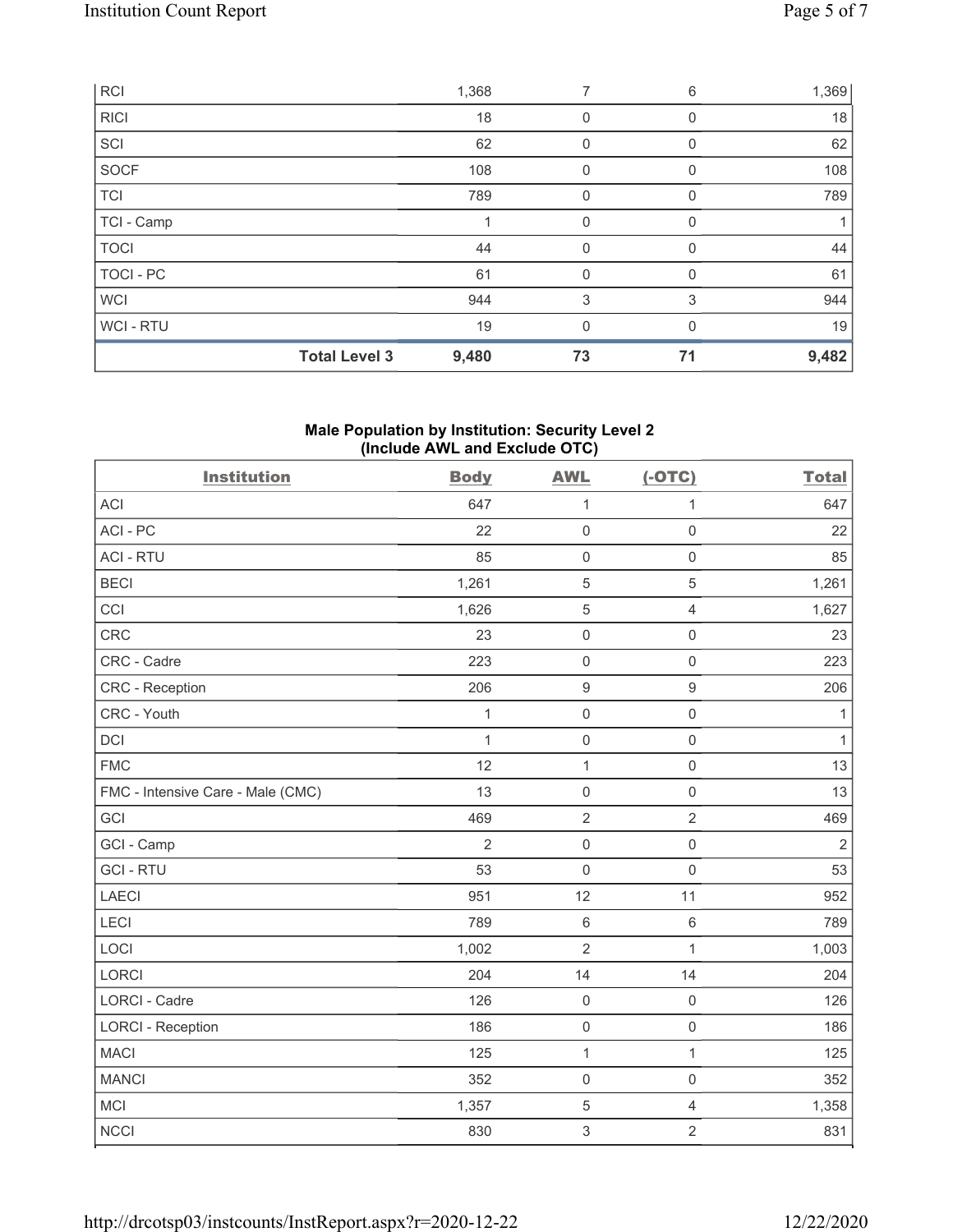|              | <b>Total Level 2</b> | 14,934         | 91             | 79           | 14,946         |
|--------------|----------------------|----------------|----------------|--------------|----------------|
| <b>WCI</b>   |                      | 144            | $\mathbf 0$    | $\Omega$     | 144            |
| TOCI - PC    |                      | 48             | $\mathbf 0$    | $\mathbf{0}$ | 48             |
| <b>TOCI</b>  |                      | 9              | $\mathbf 0$    | 0            | 9              |
| <b>TCI</b>   |                      | 102            | 0              | $\mathbf 0$  | 102            |
| <b>SOCF</b>  |                      | $\overline{4}$ | $\mathbf 0$    | $\mathbf 0$  | $\overline{4}$ |
| SCI          |                      | 835            | $\sqrt{5}$     | 4            | 836            |
| <b>RICI</b>  |                      | 983            | 10             | 7            | 986            |
| <b>RCI</b>   |                      | 109            | $\overline{2}$ | 2            | 109            |
| PCI          |                      | 769            | 3              |              | 771            |
| <b>OSP</b>   |                      | $\overline{2}$ | 0              | $\mathbf 0$  | $\overline{2}$ |
| <b>NEOCC</b> |                      | 149            | 4              |              | 149            |
| <b>NCI</b>   |                      | 1,214          | 4              | 4            | 1,214          |

#### Male Population by Institution: Security Level 1 (Include AWL and Exclude OTC)

| <b>Institution</b>                | <b>Body</b>     | <b>AWL</b>          | $(-OTC)$            | <b>Total</b>   |
|-----------------------------------|-----------------|---------------------|---------------------|----------------|
| <b>ACI</b>                        | 509             | $\mathsf{O}\xspace$ | $\mathsf 0$         | 509            |
| ACI-PC                            | 10              | $\mathsf{O}\xspace$ | $\mathsf 0$         | 10             |
| <b>ACI - RTU</b>                  | 24              | $\mathsf{O}\xspace$ | $\mathsf 0$         | 24             |
| <b>BECI</b>                       | 716             | $\sqrt{3}$          | $\sqrt{3}$          | 716            |
| <b>BECI - Camp</b>                | 493             | $\mathsf{O}\xspace$ | $\mathsf 0$         | 493            |
| CCI                               | 491             | $\overline{2}$      | $\mathbf{1}$        | 492            |
| CRC                               | $6\phantom{1}6$ | $\mathbf{1}$        | $\mathbf{1}$        | $6\,$          |
| CRC - Cadre                       | 10              | $\mathbf 0$         | $\mathbf 0$         | 10             |
| CRC - Reception                   | 195             | 6                   | $6\,$               | 195            |
| <b>FMC</b>                        | 302             | $\overline{2}$      | $\overline{2}$      | 302            |
| FMC - Intensive Care - Male (CMC) | 29              | $\mathsf{O}\xspace$ | $\mathsf{O}\xspace$ | 29             |
| GCI                               | 583             | $\,6\,$             | $\overline{4}$      | 585            |
| GCI - Camp                        | 484             | $\mathsf 0$         | $\mathbf 0$         | 484            |
| <b>GCI-RTU</b>                    | 9               | $\mathsf 0$         | $\mathsf 0$         | $9\,$          |
| <b>LAECI</b>                      | 638             | $\overline{7}$      | 5                   | 640            |
| LECI                              | 5               | $\overline{2}$      | $\mathsf 0$         | $\overline{7}$ |
| LECI - Camp                       | 162             | $\mathbf 0$         | $\mathbf 0$         | 162            |
| LOCI                              | 932             | $\sqrt{5}$          | $\overline{2}$      | 935            |
| LORCI                             | 126             | $\overline{7}$      | $\sqrt{5}$          | 128            |
| <b>LORCI - Cadre</b>              | $\overline{7}$  | $\mathsf{O}\xspace$ | $\mathsf 0$         | $\overline{7}$ |
| <b>LORCI - Reception</b>          | 178             | $\mathbf 0$         | $\mathbf 0$         | 178            |
| MACI - Minimum                    | 1,145           | 10                  | 10                  | 1,145          |
| <b>MANCI</b>                      | 15              | $\mathbf{1}$        | $\mathbf{1}$        | 15             |